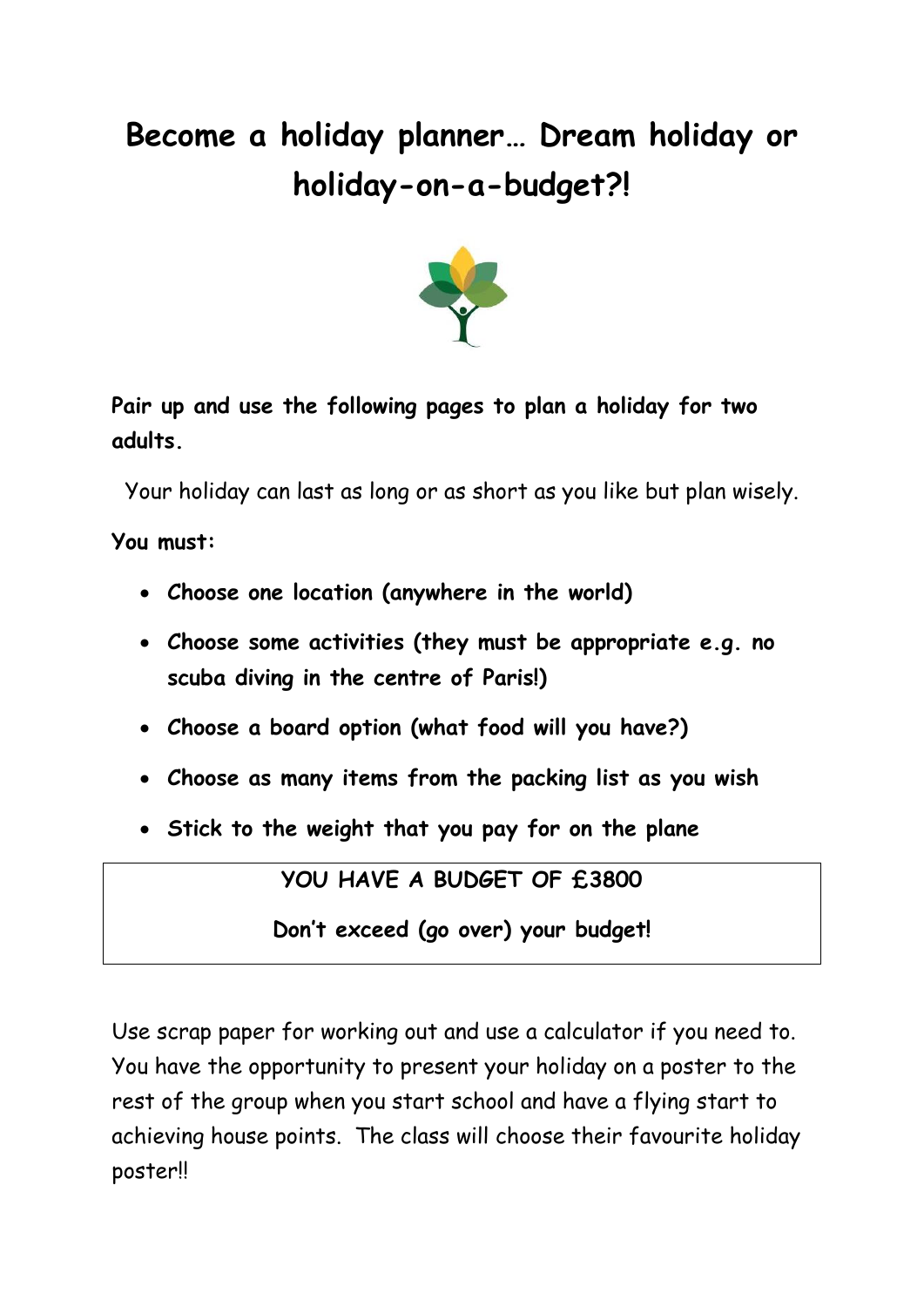#### 1. WHAT WILL YOU TAKE?

| <b>ITEM</b>       | <b>DETAILS</b>                         | Weight (kg) | <b>PRICE</b> | <b>TICK</b> |
|-------------------|----------------------------------------|-------------|--------------|-------------|
| Basic unisex      | Contains seven t-shirts and seven      | 5.0         | £25.00       |             |
| clothing          | pairs of shorts                        |             |              |             |
| package           |                                        |             |              |             |
| Clothing          | Contains a variety of good quality     | 6.5         | £107.00      |             |
| package           | tops, shorts and skirts from New       |             |              |             |
|                   | Look, Top-Shop and River Island        |             |              |             |
|                   | (seven days' worth of clothes)         |             |              |             |
| Designer          | Contains a variety of very stylish and | 9.5         | £540.00      |             |
| Clothing          | top quality clothing from brands       |             |              |             |
| Package           | including D&G, Bvlgari, Hugo Boss,     |             |              |             |
|                   | Armani, Juicy Couture and more!        |             |              |             |
|                   | (Includes seven days' worth of         |             |              |             |
|                   | clothes)                               |             |              |             |
| Primark           | Look good but break easily and don't   | 0.1         | £7.00        |             |
| Sunglasses        | provide good protection from the sun   |             |              |             |
| Gucci             | Very chic! Must be bought with         | 0.1         | £470.00      |             |
| Sunglasses        | cleaning kit                           |             |              |             |
| Gucci             | A must have!                           | 0.1         | £15.00       |             |
| Sunglasses        |                                        |             |              |             |
| Cleaner           |                                        |             |              |             |
| Hairdryer         | Some hotels might provide this         | 2.0         | £40.00       |             |
| Straighteners     |                                        | 1.3         | £120.00      |             |
| Ladies' Hair      | Hairspray, mousse, bobbles and hair    | 0.9         | £30.00       |             |
| Care Kit          | grips                                  |             |              |             |
| Men's Hair        | Contains hair gel                      | 0.1         | £5.00        |             |
| Care Kit          |                                        |             |              |             |
| <b>Basic Flip</b> | Ideal for men and women                | 0.1         | £3.50        |             |
| Flops             |                                        |             |              |             |
| (George)          |                                        |             |              |             |
| Deluxe Flip       | Men's and women's available            | 0.2         | £18.00       |             |
| Flops by          |                                        |             |              |             |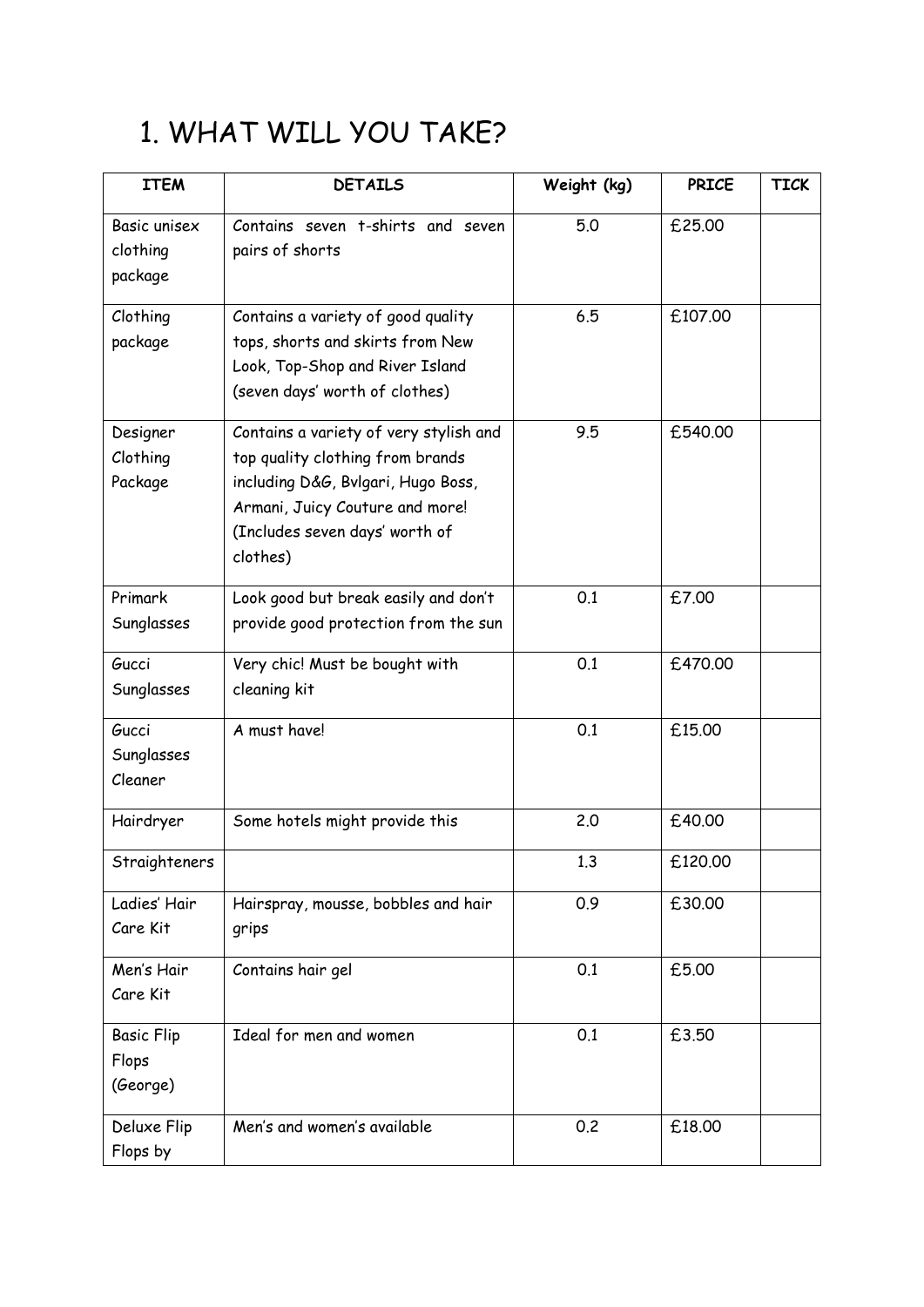| SuperDry              |                                     |             |         |  |
|-----------------------|-------------------------------------|-------------|---------|--|
| Make-up Set           |                                     | 0.6         | £29.00  |  |
| <b>Basic Toiletry</b> | Contains shampoo, soap, 2 x         | 1.4         | £5.00   |  |
| Set                   | toothbrushes and toothpaste,        |             |         |  |
|                       | hairbrush                           |             |         |  |
| Deluxe                | Shampoo, conditioner, toothpaste, 2 | 2.3         | £14.00  |  |
| Toiletry Set          | x toothbrushes, mouthwash, his and  |             |         |  |
|                       | hers shower gel, hairbrush and comb |             |         |  |
| Passport              | A must have!                        | 0.1 for two | £98.00  |  |
| <b>Beach Towels</b>   | Some hotels may provide these!      | 0.4         | £11.00  |  |
| Ipad                  | Perfect for the beach, plane and    | 0.1         | £109.00 |  |
|                       | hotel!                              |             |         |  |
| Sun Cream             | Sun-cream and after sun - perfect   | 0.3         | £19.00  |  |
|                       | for those hot sunny days! (1 week)  |             |         |  |
| Magazines             | Ideal for the plane and the beach - | 0.1         | £9.00   |  |
| and books             | assortment to suit all tastes       |             |         |  |
| Other Items           | Thought of something else? See      |             |         |  |
|                       | Miss Gadsby for availability, price |             |         |  |
|                       | and weight                          |             |         |  |
|                       |                                     |             |         |  |
|                       |                                     |             |         |  |
|                       |                                     |             |         |  |
|                       |                                     |             |         |  |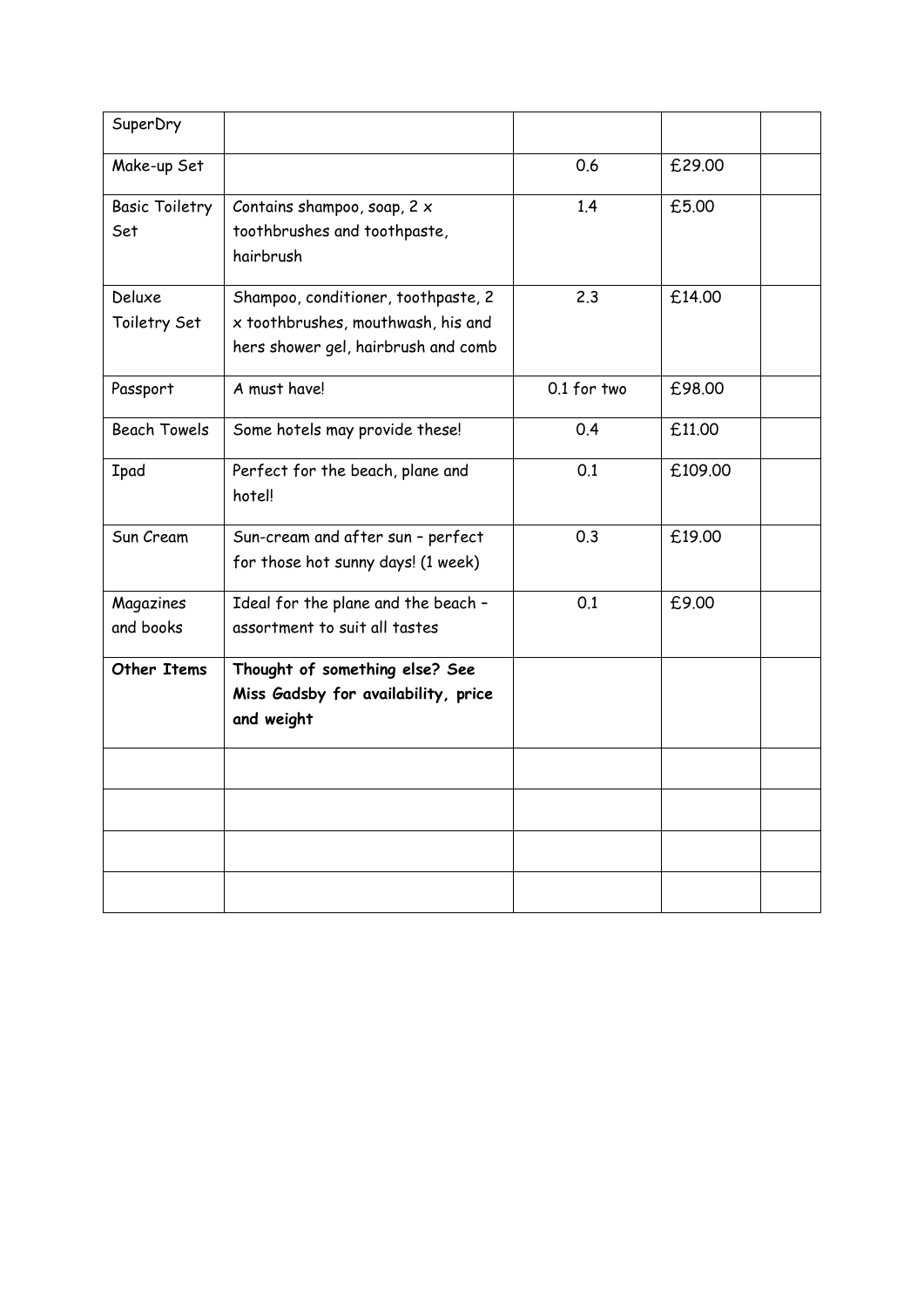### **2. LOCATION**

| Location                       | Flight                     | Costa Nada Hotel (*) | <b>Westin Peace</b> | Averados Hotel (***) | Ritz Hotel (****) | Costa Packet Hotel (*****) |
|--------------------------------|----------------------------|----------------------|---------------------|----------------------|-------------------|----------------------------|
|                                | <b>Duration</b><br>(hours) |                      | Lodge (**)          |                      |                   |                            |
| Turkey                         | 5                          | £1.50                | £2.05               | £3.50                | £4.90             | £7.10                      |
| Florida                        | 10                         | £2.50                | £3.10               | £5.60                | £8.40             | £13.20                     |
| Paris                          | $\overline{c}$             | £2.70                | £4.50               | £6.30                | £9.20             | £18.00                     |
| Greece                         | $\overline{4}$             | £0.75                | £1.25               | £2.40                | £3.80             | £4.20                      |
| Canary<br>Islands              | 6                          | £1.80                | £2.90               | £3.80                | £5.60             | £6.90                      |
| Spain                          | $\overline{3}$             | £1.10                | £1.90               | £3.20                | £4.65             | £5.00                      |
| Mauritius                      | 12                         | £3.00                | £6.00               | £8.00                | £13.50            | £21.40                     |
| Outer<br>Hebrides,<br>Scotland | $\overline{c}$             | £1.00                | £1.20               | £1.80                | £5.80             | £8.20                      |
| London                         | $\mathbf{1}$               | £2.10                | £6.20               | £11.50               | £19.80            | £27.50                     |

Prices are per night for two people sharing and include breakfast.

To upgrade to all inclusive, add 25% to the price.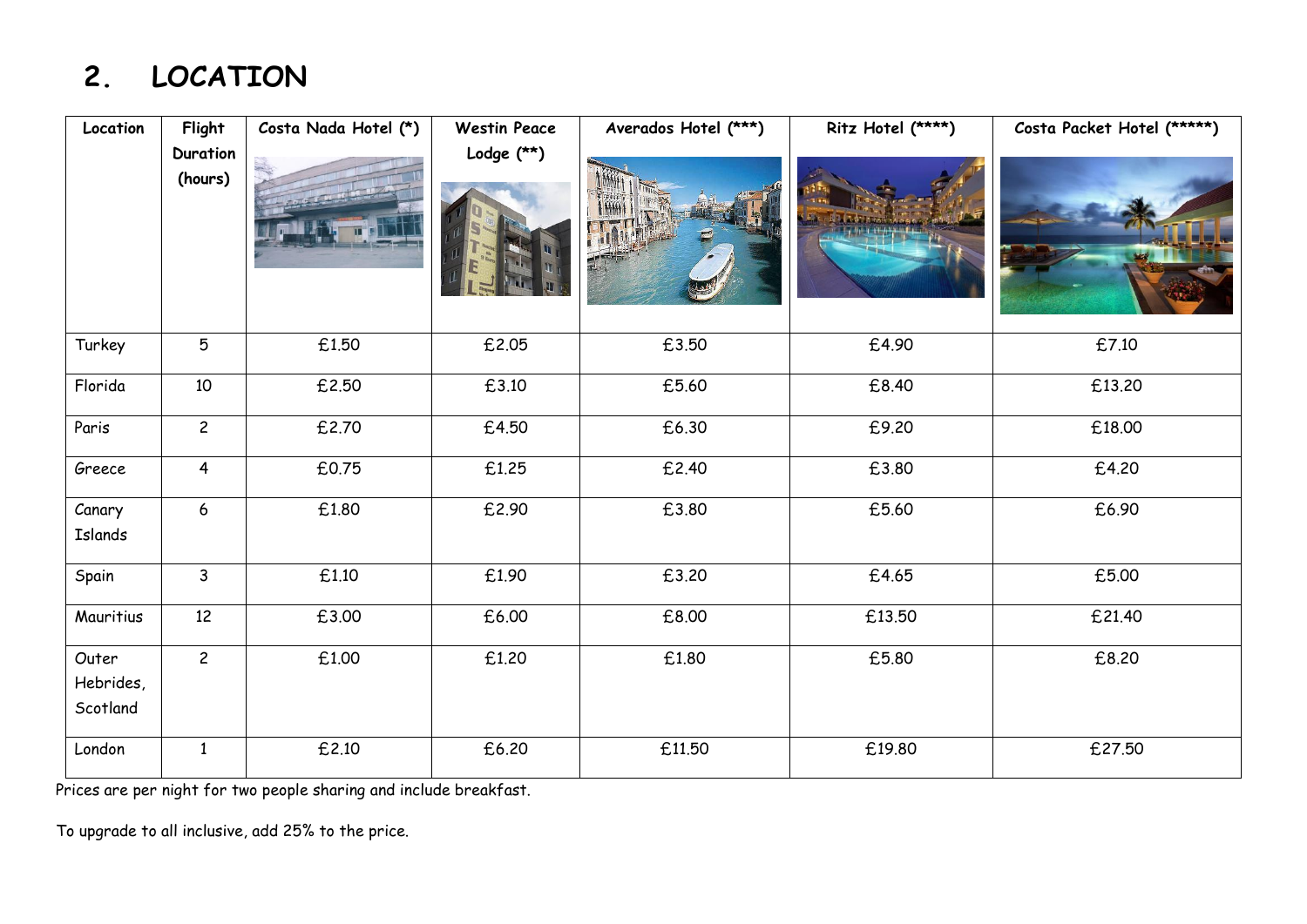## **3. FLIGHTS**

All flight prices quoted are from Manchester and include both directions. To fly from Leeds/Bradford, add 5% to the price. To fly from London Gatwick, take 10% from the price.

| <b>Duration</b> | <b>Economy</b> - cheap | Premium Economy - | <b>Business Class -</b> | First Class - as per |
|-----------------|------------------------|-------------------|-------------------------|----------------------|
|                 | and cheerful!          | more leg room and | even more leg room,     | business class but   |
|                 |                        | free drinks and   | three course meal,      | also includes a lie  |
|                 |                        | snacks!           | free drinks, snacks     | down bed, blankets   |
|                 |                        |                   | and newspaper           | and private cabin    |
| 1 hour          | £151.00                | £275.00           | £320.00                 | £510.00              |
| 2 hours         | £201.00                | £325.00           | £370.00                 | £560.00              |
| 3 hours         | £251,00                | £375.00           | £420.00                 | £610.00              |
| 4 hours         | £301.00                | £425.00           | £470.00                 | £660.00              |
| 5 hours         | £351.00                | £475.00           | £520,00                 | £710.00              |
| 6 hours         | £401.00                | £525.00           | £570.00                 | £760.00              |
| 10 hours        | £601.00                | £725.00           | £770.00                 | £960.00              |
| 12 hours        | £801,00                | £925.00           | £970.00                 | £1160.00             |

Prices do not include fuel and airport tax. An additional 15 % must be added to the price quoted to find the total price.

**Luggage:** luggage is charged at £7.00 per kilogram.

**Travelling to the airport:** Taxi fare = 15p per mile

Leeds/Bradford = 16 miles

Manchester = 45 miles

London Gatwick = 230 mile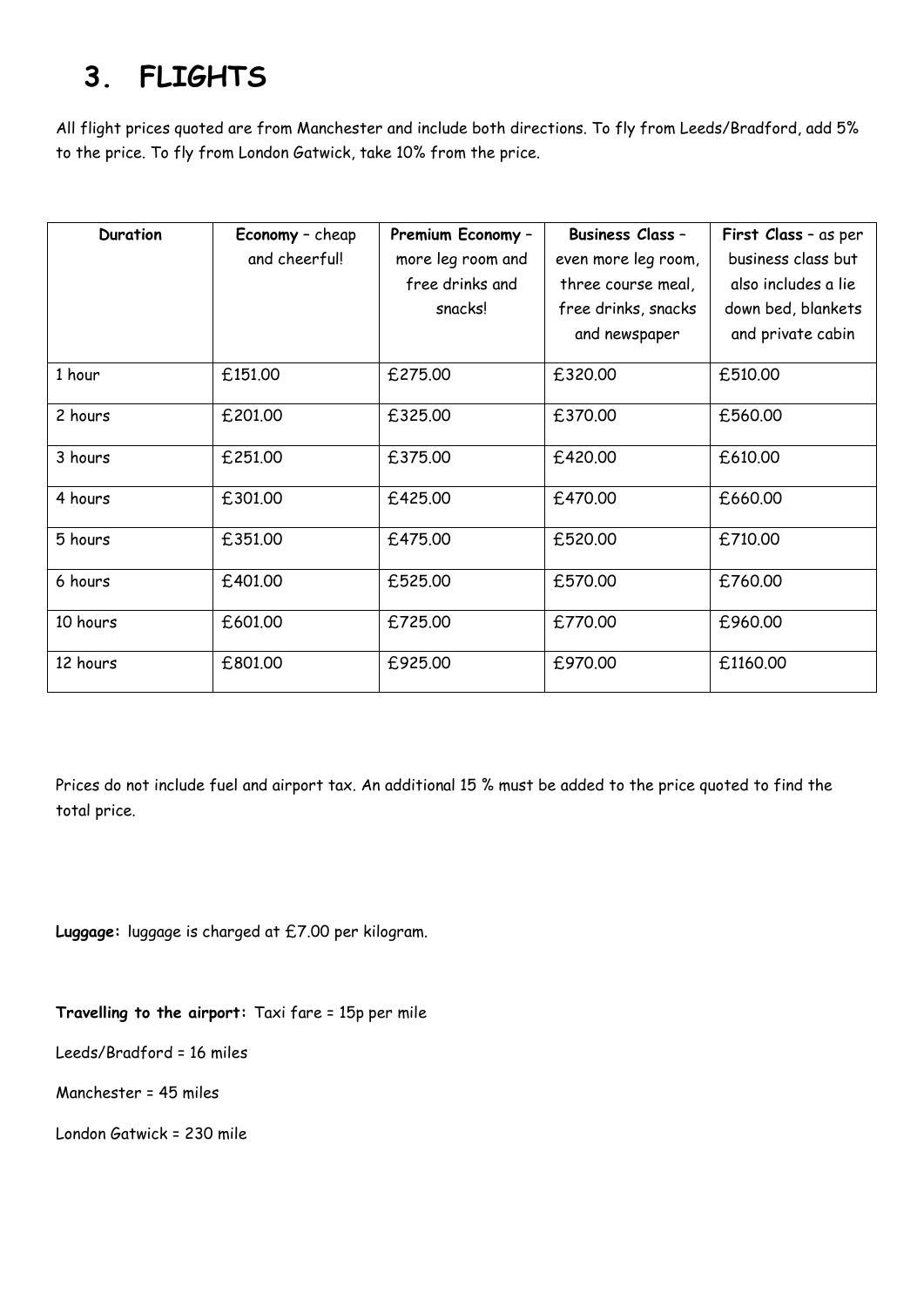#### 4. Activities

| <b>Activity</b>              | Available in these countries:                                       | <b>Details</b>                                                                                                                                                | Price per adult           |
|------------------------------|---------------------------------------------------------------------|---------------------------------------------------------------------------------------------------------------------------------------------------------------|---------------------------|
| White Water<br>Rafting       | Turkey, Greece, Spain, Outer<br>Hebrides                            | Enjoy a fun filled morning<br>white water rafting through<br>the valleys before a BBQ<br>lunch in the forest. Lunch<br>included                               | £15.00                    |
| Jeep Safari                  | Turkey, Greece, Outer Hebrides,<br>Canary Islands, Spain            | Venture into the woods and<br>see all that nature has to<br>offer, including a variety of<br>species native to the country.<br>Full day, lunch included       | £175.00                   |
| Open-Top<br>Sightseeing Tour | Paris, London, Spain, Greece,<br>Florida                            | Board an open top bus and<br>see everything your city has<br>to offer, including famous<br>landmarks! Two day pass and<br>complimentary boat ride<br>included | £68.00                    |
| Theme Park Tickets           | Florida, Paris, London, Canary<br><b>Islands</b>                    | Visit a theme park of your<br>choice for a full day!<br>Transport included                                                                                    | £59.00                    |
| Boat and<br>Snorkelling Trip | Turkey, Greece, Canary Islands,<br>Spain, Mauritius, Outer Hebrides | All aboard! A full day trip,<br>making three stops for<br>snorkelling. All equipment,<br>lunch and drinks included                                            | £34.00                    |
| Romantic Dinner<br>for Two   | All locations                                                       | You will have your own table<br>on the beach and be served<br>by your own private butler!<br>Enjoy fine cuisine and drinks<br>as you watch the sun set        | £109.00 for two<br>people |
| Pirates Dinner<br>Show       | All locations                                                       | Arrive to a swashbuckling<br>evening of fun and all the<br>food you can eat!                                                                                  | £44.00                    |
| Spa Experience               | Mauritius                                                           | Only available at 4 and 5 star<br>hotels. Enjoy 3 x 60 minute<br>spa treatments from the spa<br>menu                                                          | £229 for two people       |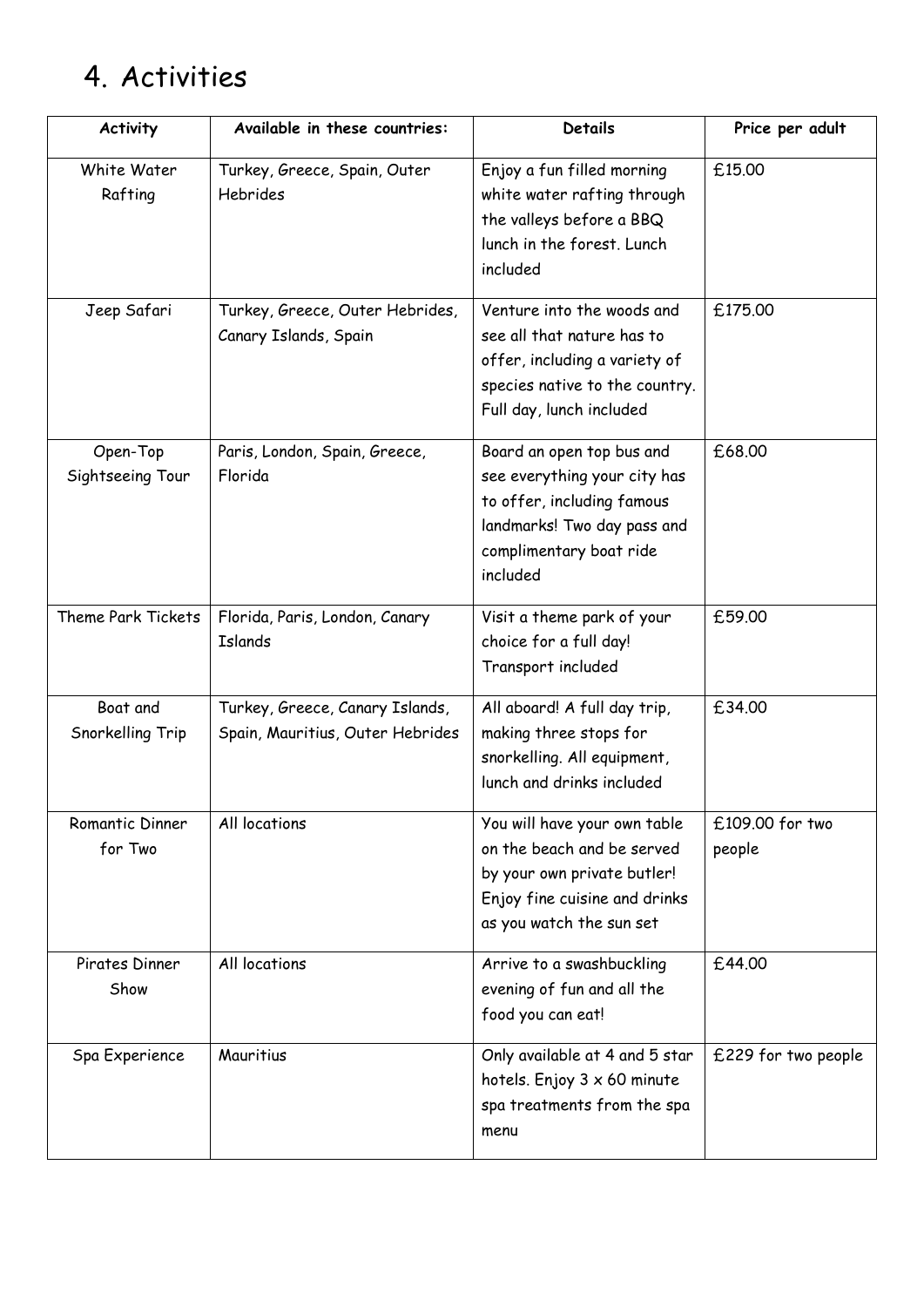### **5. Spending Money**

How much spending money will you take? Think about eating, drinking and activities, as well as keeping money for emergencies. Use the graphs below to convert to the correct currency.



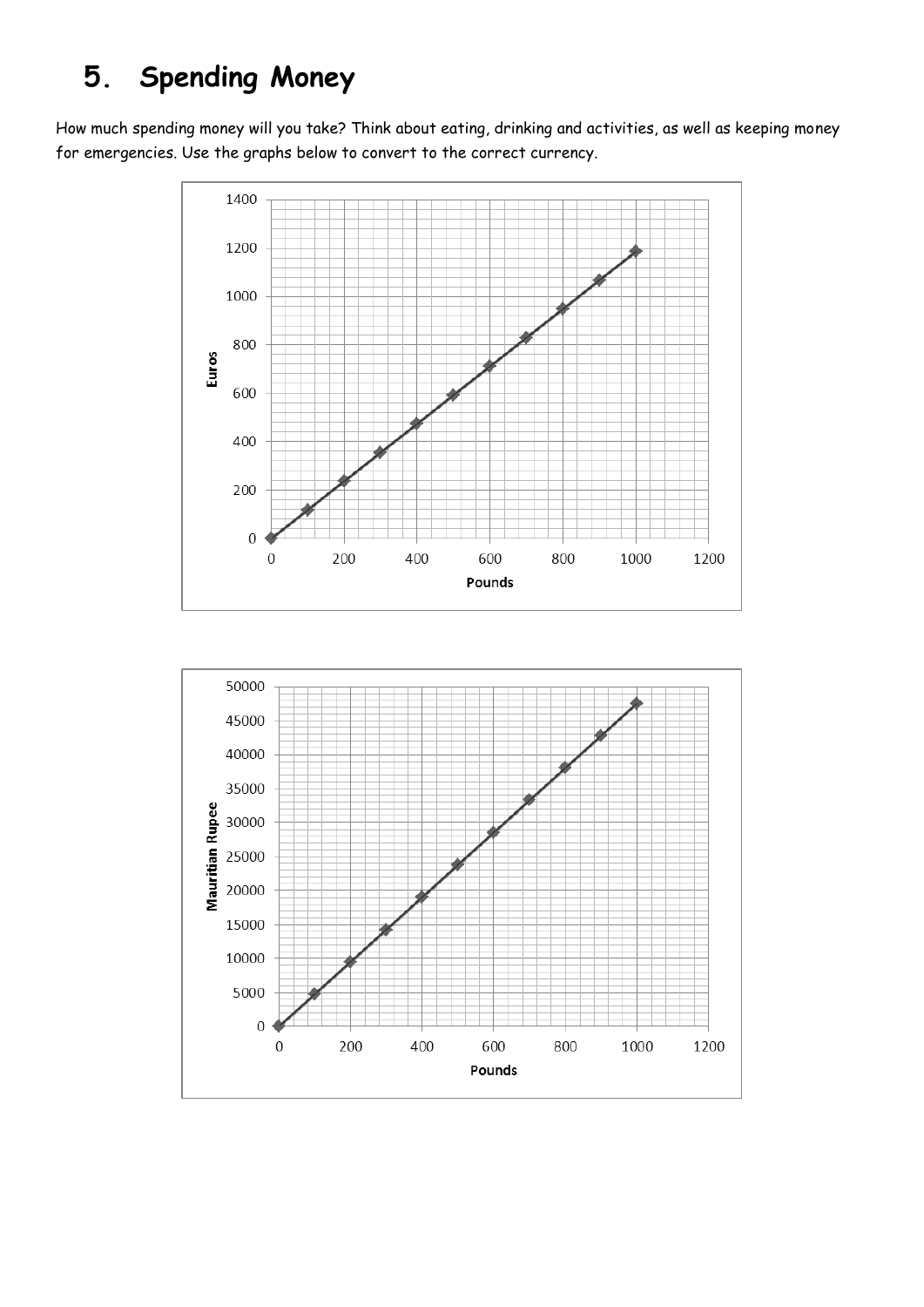